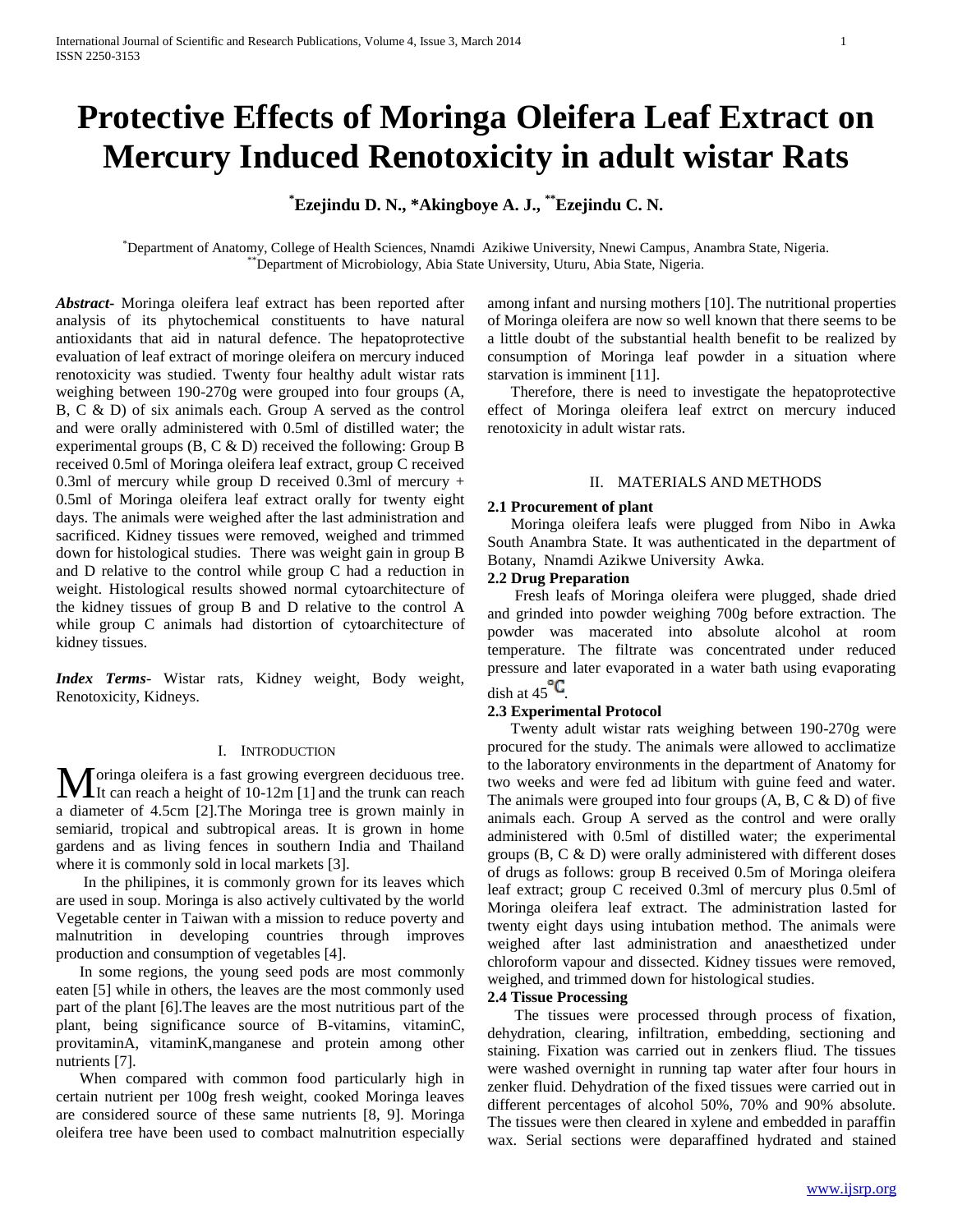International Journal of Scientific and Research Publications, Volume 4, Issue 3, March 2014 2 ISSN 2250-3153

using the routine haematoxylin and eosine method. The stained sections were then examined under the light microscope.

# III. RESULTS

# **3.1: Morphometric Analysis of Body Weight**

**Table 1: Comparison of mean initial and final body weight and weight change in all groups (A, B, C & D)** (Mean ± SEM given for each measurement)

|                                  | GP               | $GP$ $B$          | <b>GP</b><br>$\mathbf C$ | GP                | F-RATIO | PROB OF SIG |
|----------------------------------|------------------|-------------------|--------------------------|-------------------|---------|-------------|
| <b>INITIAL</b><br><b>BODY WT</b> | $217.33\pm4.79$  | $231.60 \pm 4.64$ | $263.86 \pm 7.63$        | $248.50 \pm 6.94$ | 56.32   | < 0.05      |
| <b>FINAL</b>                     | $225.50+6.60$    | $242.51 \pm 7.21$ | $234.25 \pm 8.53$        | $257.65+9.10$     | 27.52   | < 0.05      |
| <b>BODY WT</b>                   |                  |                   |                          |                   |         |             |
| WT.                              | $6.17 \pm 0.120$ | $6.05 \pm 0.161$  | $8.75 \pm 0.225$         | $6.71 \pm 0.172$  | 51.84   | < 0.05      |
| <b>CHANGE</b>                    |                  |                   |                          |                   |         |             |

The final body weight of group B and D increased significantly  $\leq 0.05$ ) relative to the control while group C body weight decreased significantly when compared with control and other experiment groups (B, D).

## **3.2: Morphometric Analysis of organ (kidney) Weight**

## **Table 2: comparison of mean relative kidney weight in all the groups (A,B,C & D)**

| (Mean $\pm$ SEM given for each Measurement) |  |
|---------------------------------------------|--|
|---------------------------------------------|--|

|                          | GP<br>Α          | GР<br>B          | GP<br>$\sim$   | GP.<br>D         | F. RATIO | <b>PROB</b><br>OF<br><b>SIG</b> |
|--------------------------|------------------|------------------|----------------|------------------|----------|---------------------------------|
| <b>SPLEEN</b><br>WEIGHT. | $5.20 \pm 0.170$ | $5.28 \pm 0.217$ | $7.10\pm0.420$ | $5.32 \pm 0.140$ | 54.80    | < 0.05                          |

The relative kidney weight of group B and D increased significantly  $\leq 0.05$ ) relative to the control while group C had elevated weight when compared with the control and groups B and D.



# **3.3 Histopathological Findings:**

**Micrograph 1(control) showing normal histological structure of renal corpuscle, proximal convoluted tubule ,distal convoluted tubule, henles loop, and collecting tubule stained by H & E technique,**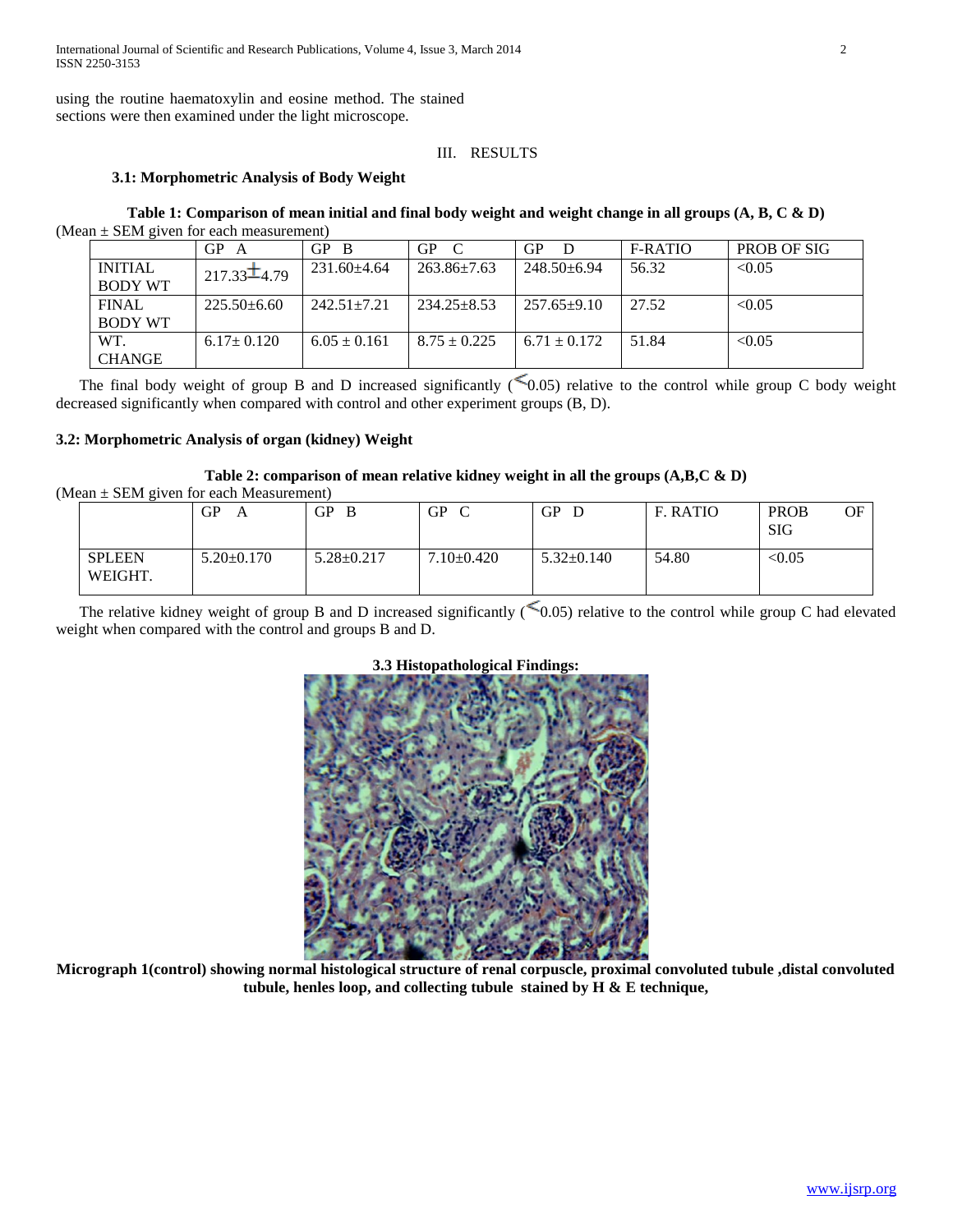

**Micrograph 2 Group B, (treated with 0.5ml of Moringa oleifera leaf extract) showing normal histoarchitecture of the kidney, stained by H & E technique, x 200.**



**Micrograph 3 Group C, (treated with 0.3ml of mercury), showing distortion of the histological structure of the kidney, stained by H & E technique, x 200.**



**Micrograph 4 Group D,(treated with 0.3ml of mercury + 0.5ml of Moringa oleifera leaf extract), showing normal histological structure of the kidney, stained by H & E technique, x 200.**